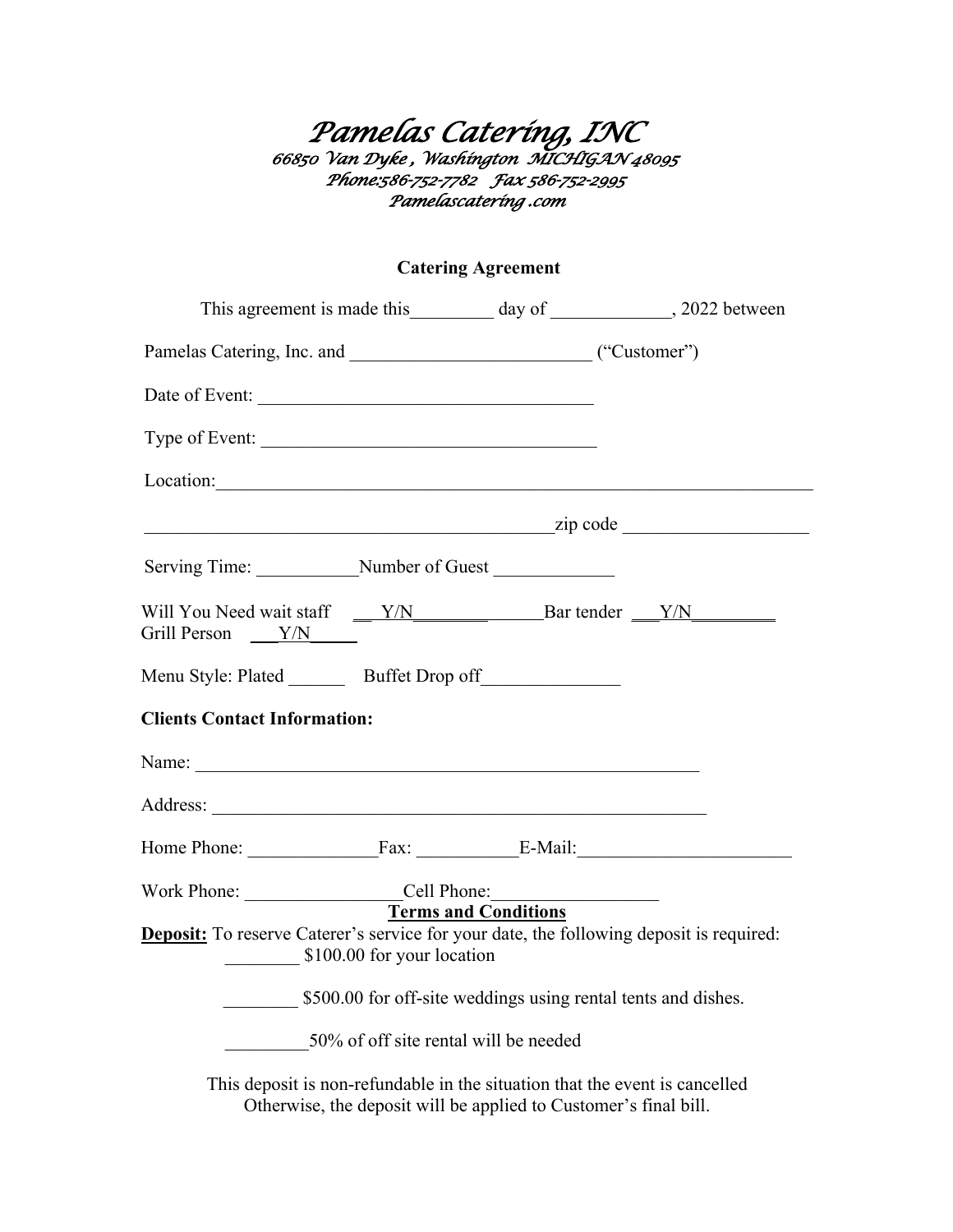**Pricing:** All prices provided by Caterer shall remain in effect for 6 months from the date of the quote.

**Payment:** At least *one week to ten days* before the date of the event, the caterer will provide Customer with a final bill, which will include a detailed outline of the event, menu choices, head count, equipment rental, and staffing needs. At least seven days before the date of the event, the customer is required to make full payment for all charges. Payment may be made by cash, personal check, money order or Charge.

**Delivery Charges:** A delivery fee, of a predetermined amount, will be an addition to the total balance due. This delivery fee will vary, dependant upon the event location. A pick up charge, a minimum fee of \$25.00, will be an addition to the total balance, for customers who do not wish to return any equipment used after the contracted event. This pick up charge will be waived if customer returns items to our location

**Rental Charges:** Caterer will add a fee for off-site events that require the use of linens, serving pieces, chaffing dishes, etc., as noted on the final bill. **Credit Card Number is required. A fee will be charged to this account if items are not returned with in an agreed time, and returned food free.** *All Chaffing dishes should be placed in gray plastic containers, these containers are meant to hold only chaffing dishes.*   **(***This means serving pieces ect. chaffing dishes must be rinsed out and cleaned of left* 

*over food.) A credit card may be asked for to secure the use of any returnable items.*

 $C.C.$ #

*(Security code on back)\_\_\_\_\_\_\_\_\_\_\_\_\_\_*

## **Additional Charges:**

 The final invoice will include, state sales tax of six percent (6%), (unless customer can provide proof that the group is tax exempt), a state sales tax license is required. A Service fee of 18% will also be added to the total balance due. This service fee is assessed to offset the price of vender delivery charges, equipment use, food cost and any unforeseen product price increases. (*This may not pertain to all catering events.)*

**Wait Staff:** Caterer can provide professional staffing for off-site events. If requested, the charge for such staff will be noted on the final bill.

**Bartenders:** Caterer is prohibited, by its licensing and insurance requirements, from providing alcoholic beverages to off-site events. However, Caterer can provide bartender service, available for a minimum of four hours. If requested, the charge for such staff will be noted on the final bill. For catered events the bartenders reserve the right to demand proof of age and to deny service of alcoholic beverages to any person at Caterers discretion. If you are serving Alcohol Beverages and using our BARTENDERS you must supply me with a copy of your insurance rider with a clause to deem (PAMELAS CATERING) NOT LIABLE.